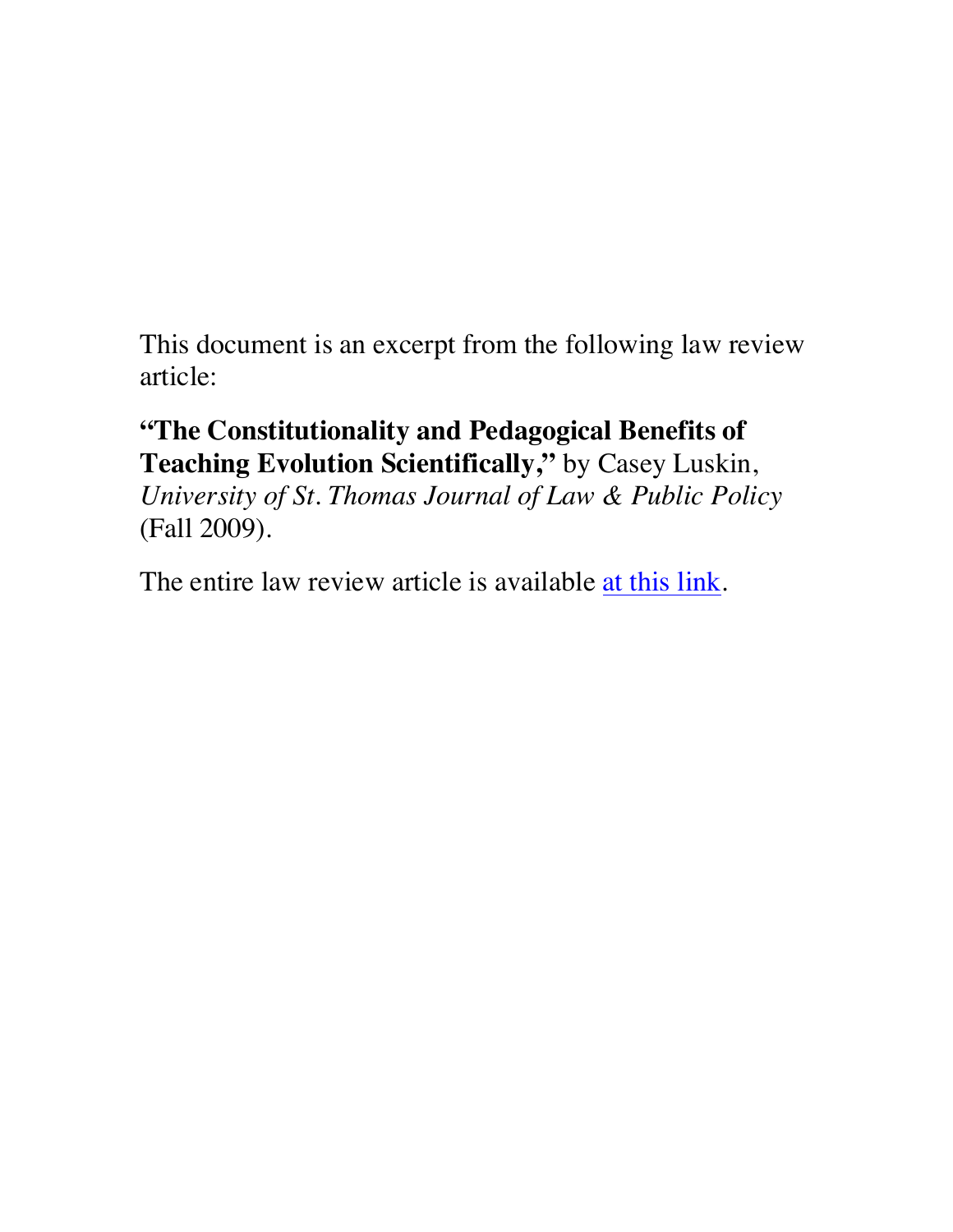Given that evolution lobbyists have sued so many other types of policies, it is difficult to argue that the myriad of policies that require scientific critique of evolution have failed to attract lawsuits simply because evolution lobbyists have not gotten around to filing them yet.

Educational authorities that wish to teach evolution scientifically and critically thus have a variety of legitimate secular purposes to justify their actions and can expect to see a number of important secular effects. Moreover, they will be building their policies upon the precedent of a number of governmental bodies that have sanctioned teaching the scientific controversy over evolution without even incurring legal challenges.

### B. THE CONSTITUTIONALITY OF ACADEMIC FREEDOM LEGISLATION

Whereas critical analysis policies found in the various states listed in the previous section require students to critically investigate evolution, academic freedom legislation takes a permissive approach. Support for this type of legislation has been inspired by a growing public awareness that existing law does not protect tenure and employment for public school teachers who present scientific challenges to controversial scientific theories, such as those covering biological origins. Thus, academic freedom legislation aims to provide rights and protection for teachers concerning scientific presentations on biological evolution. Between 2004 and 2008, academic freedom legislation was submitted in the legislatures of no fewer than ten states. $115$ 

## *1. There is a Secular Need to Protect Inquiry-Based Science Education for Teachers Instructing Students in Controversial Scientific Theories Such as Evolution*

Academic freedom legislation comes in two basic forms. It can protect the rights of teachers concerning scientific presentations pertaining only to evolution, or it can protect the rights of teachers concerning scientific presentations pertaining to controversial scientific theories in general. Thus, academic freedom legislation can cover multiple scientific subjects and is not necessarily limited to protecting academic freedom only within the context of teaching evolution. But given the questions and controversy commonly associated with evolution, it is probably most pertinent to address such legislation specifically as it relates to the teaching of biological origins.

In the *Scopes* trial of the 1920s, public school teacher John T. Scopes was wrongly disciplined for teaching the scientific evidence in favor of the

 <sup>115.</sup> These states include Alabama, Maryland, Oklahoma, New Mexico, Florida, Louisiana, South Carolina, Missouri, Iowa, and Michigan.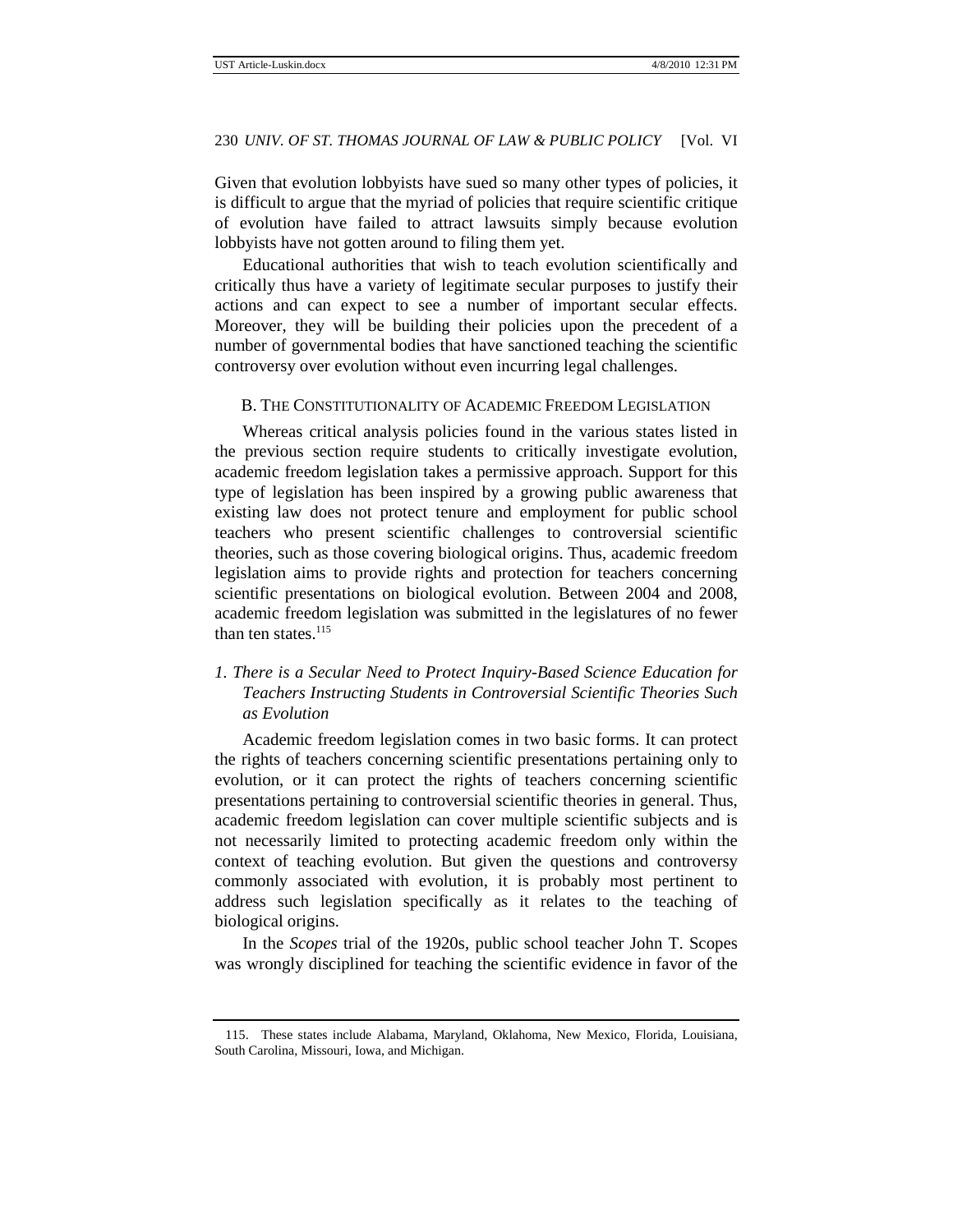#### No. 1] *The Constitutionality and Benefits of Teaching Evolution Scientifically* 231

theory of evolution.<sup>116</sup> The right to teach the evidence supporting evolution is now safeguarded.<sup>117</sup> Today, however, the teachers whose academic freedom is in jeopardy are those who wish to discuss scientific criticisms of evolutionary theory and delve into discussions about controversial scientific debates. Thus, in a very real sense academic freedom legislation follows in the tradition of John T. Scopes himself when the high school biology teacher reportedly stated: "If you limit a teacher to only one side of anything, the whole country will eventually have only one thought. . . . I believe in teaching every aspect of every problem or theory."<sup>118</sup>

Indeed, teachers in the state of Louisiana where academic freedom legislation passed into law expressed sentiments similar to Scopes', expressing fears about their rights to teach evolution critically and objectively. According to a survey by the Associated Professional Educators of Louisiana (APEL):

- 48% of teachers were "concerned that teaching controversial material could affect your tenure, salary, promotions, or job security."
- 50% did not "feel legally confident and free to teach alternative models and to critically examine every side of evolution."
- 55% felt "intimidated regarding the teaching of the controversy surrounding origins." <sup>119</sup>

Unfortunately, despite the existence of legitimate scientific debates involving modern Darwinian theory, the right of teachers to cover these debates is often in question.<sup>120</sup> As a result, there have been repeated cases around the country where professors, teachers and students have been intimidated, ridiculed or penalized for discussing scientific criticisms of the theories of chemical and biological evolution. For example:

 <sup>116.</sup> Scopes v. State*,* 289 S.W. 363 (Tenn. 1927).

<sup>117</sup>*. See Epperson*,, 393 U.S. 97; Wright v. Houston Indep. Sch. Dist*.*, 366 F. Supp. 1208 (S.D. Tex. 1972); Moore v. Gaston County Bd. of Educ*.*, 357 F. Supp. 1037 (.N.C. 1973); Crowley v. Smithsonian Inst., 462 F. Supp. 725 (D.C. 1978*);,* Peloza v. Capistrano Unified Sch. Dist*.*, 37 F.3d 517 (9th Cir. 1994), *cert. denied*, 515 U.S. 1173 (1995); Moeller v. Schrenko, 554 S.E.2d 198 (Ga. Ct. App. 2001).

 <sup>118.</sup> John Angus Campbell and Stephen C. Meyer, *How Should Schools Handle Evolution?*, USA TODAY, August 14, 2005, (quoting John T. Scopes), *available at* http://www.usatoday. com/news/opinion/editorials/2005-08-14-evolution-debate\_x.htm.

 <sup>119.</sup> ASSOCIATED PROFESSIONAL EDUCATORS OF LOUISIANA, A+PEL 2005 ACADEMIC FREEDOM SURVEY (2005), *available at* http://www.apeleducators.org/associations/3635/files/ Academic%20Freedom%20Survey%20Aug% 202005%20DDW%20.pdf.

<sup>120</sup>*. See, infra* notes 121–25 and accompanying text.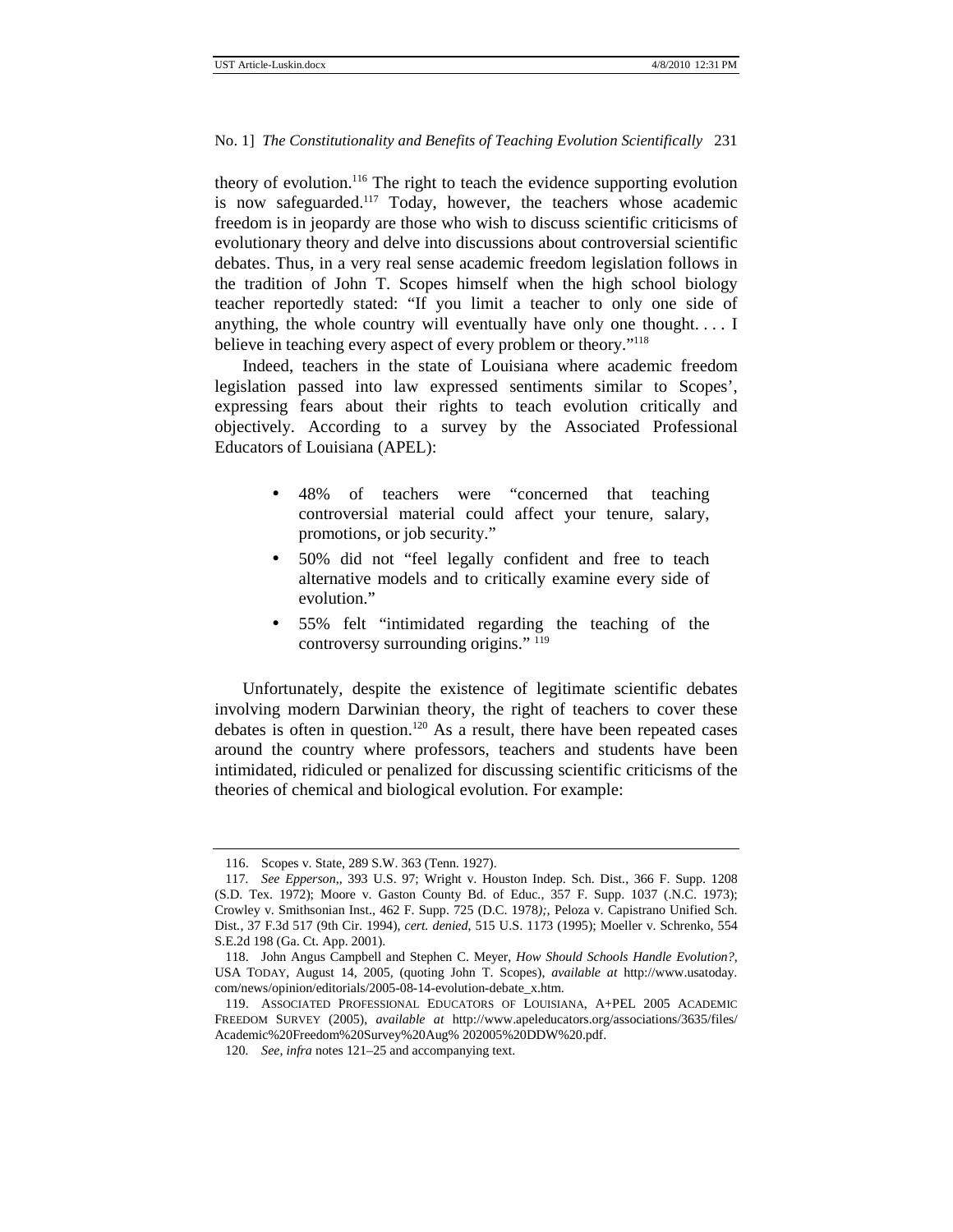- In 1998 Minnesota high school teacher Rodney LeVake was removed from teaching biology after expressing skepticism about Darwin's theory. LeVake, who holds a master's degree in biology, agreed to teach evolution as required in the district's curriculum, but said he wanted to "accompany that treatment of evolution with an honest look at the difficulties and inconsistencies of the theory."<sup>121</sup>
- Roger DeHart, a public high school biology teacher in Washington State, was denied the right to have his students read articles from mainstream science publications that made scientific criticisms of certain pieces of evidence commonly used to support Darwinian theory. One of the forbidden articles was written by noted evolutionist Stephen Jay Gould. Although DeHart complied with this ban, he was later removed from teaching biology.<sup>122</sup>
- In Mississippi, chemistry professor Nancy Bryson was asked by Mississippi University for Women to resign as head of the Division of Science and Mathematics after she gave a lecture to honors students called "Critical Thinking on Evolution."<sup>123</sup> She remarked, "Students at my college got the message very clearly[;] do not ask any questions about Darwinism."<sup>124</sup>

There have been similar cases of such persecution throughout the nation. For example, in 2005, the president of the University of Idaho instituted a campus-wide classroom speech-code, where "evolution" was declared "the only curriculum that is appropriate" for science classes.<sup>125</sup> This was a direct attack designed to intimidate university scientists and educators who have expressed skepticism about neo-Darwinian evolution, such as University of Idaho microbiologist Scott Minnich.<sup>126</sup> If this climate of intellectual intolerance exists in the university, it is likely far worse in secondary public

 <sup>121.</sup> LeVake v. Indep. Sch. Dist., 625 N.W.2d 502, 506 (Minn. Ct. App. 2001), *cert. denied*, 534 U.S. 1081 (2002) (internal citations omitted).

<sup>122</sup>*. See* JOHN G. WEST, DARWIN DAY IN AMERICA: HOW OUR POLITICS AND CULTURE HAVE BEEN DEHUMANIZED IN THE NAME OF SCIENCE 234-38 (2007).

<sup>123</sup>*. See* Texas State Board of Education Hearing Transcript at 505 (September 10, 2003).

<sup>124</sup>*. Id.*

 <sup>125.</sup> Letter from Timothy P. White, President, University of Idaho, to the University of Idaho Faculty, Staff and Students, *available at* http://www.president.uidaho.edu/default. aspx?pid=85947.

 <sup>126.</sup> Dr. Minnich is one of over 800 Ph.D. scientists that signed *A Scientific Dissent from Darwinism*, which declares, "[w]e are skeptical of claims for the ability of random mutation and natural selection to account for the complexity of life. Careful examination of the evidence for Darwinian theory should be encouraged*." See* A Scientific Dissent from Darwinism, Home Page, http://www.DissentfromDarwin.org (last visited Dec. 18, 2009).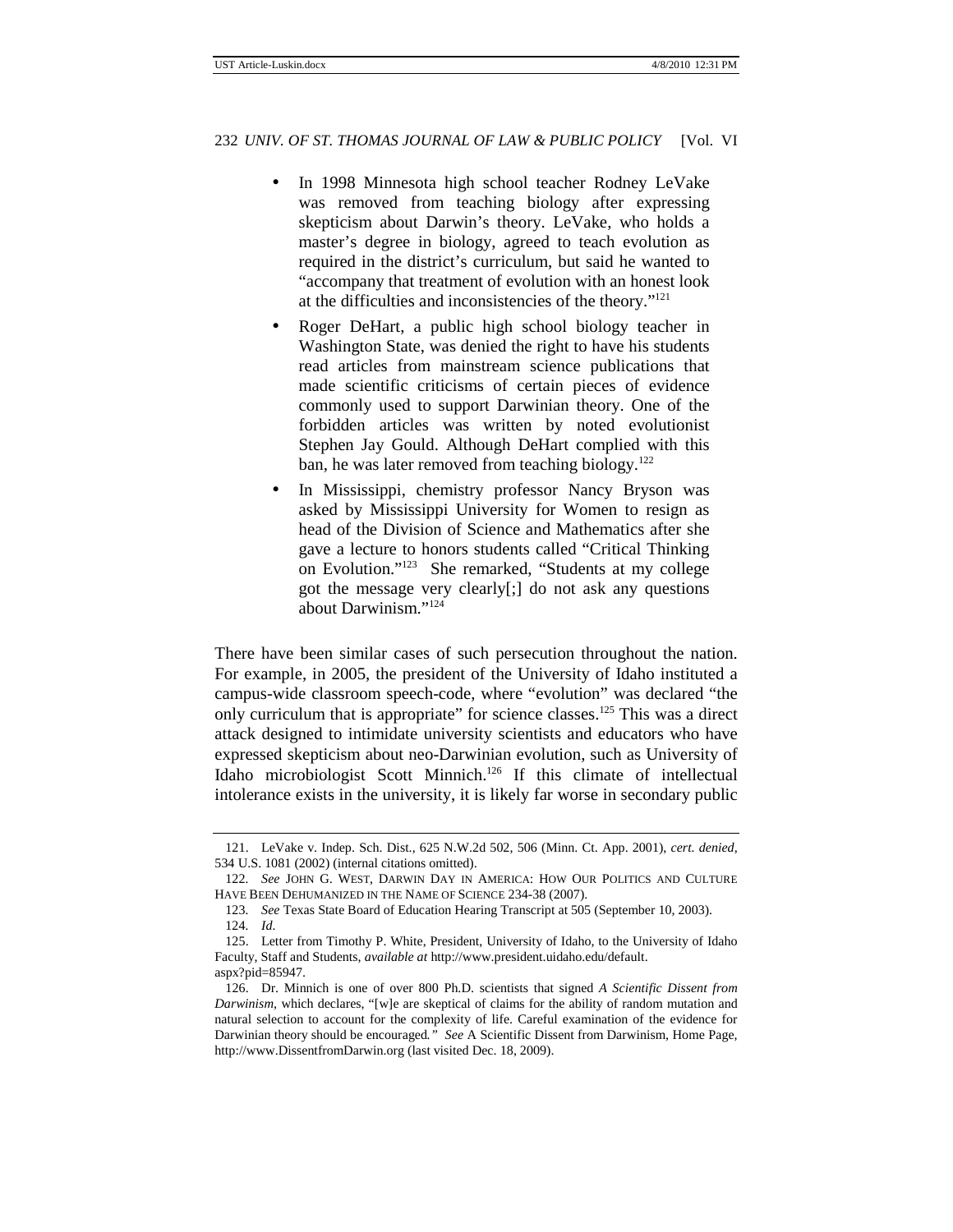#### No. 1] *The Constitutionality and Benefits of Teaching Evolution Scientifically* 233

schools where teachers have even less academic freedom. Policymakers concerned with attacks upon teacher academic freedom and the harm that such attacks inflict upon the effectiveness of science instruction have every good reason to be concerned about upholding teacher academic freedom.

While academic freedom among teachers has some First Amendment protection at the university level, $127$  below the university level the courts have held that teacher academic freedom is severely limited. The Seventh Circuit described this murky state of the law in *Zykan v. Warsaw Community School Corporation* where it observed "[l]ess clear are the precise contours of this constitutionally protected academic freedom, and particularly its appropriate role  $\dots$  [in] the secondary school."<sup>128</sup> Yet that same year the Seventh Circuit found a "compelling state interest in the choice and adherence to a suitable curriculum" which implies "[i]t cannot be left to individual teachers to teach what they please."<sup>129</sup>

According to the Supreme Court, a school board or administrators may impose "reasonable restrictions" on teacher speech in public school classrooms.<sup>130</sup> The test for constitutionally protected teacher expression "entails striking a balance between the interests of the teacher as a citizen, in commenting upon matters of public concern, and the interest of the State as an employer, in promoting the efficiency of the public services it performs through its employees."<sup>131</sup> Courts have consistently held that restrictions upon speech are permissible if "reasonably related to legitimate pedagogical concerns."<sup>132</sup> The Supreme Court has thus given government officials, including school officials, wide discretion to restrict teacher speech:

[W]e have consistently given greater deference to government predictions of harm used to justify restriction of [government] employee speech than to predictions of harm used to justify restrictions on the speech of the public at large.<sup>133</sup>

Some courts have held that when teaching biological origins, school administrators have the power to prevent teachers from teaching outside of the curriculum. In the case of Rodney LeVake, the Minnesota Court of Appeals found that his district's prohibition on teaching scientific criticisms of evolution was permissible:

<sup>127</sup>*. See* Keyishian v. Bd. of Regents, 385 U.S. 589 (1967).

<sup>128.</sup> Zykan v. Warsaw Cmty. Sch. Corp., 631 F.2d 1300, 1304 (7<sup>th</sup> Cir. 1980).

 <sup>129.</sup> Palmer v. Bd. of Educ., 603 F.2d 1271, 1274 (7th Cir. 1979), *cert. denied*, 444 U.S. 1026 (1980).

 <sup>130.</sup> Hazelwood Sch. Dist. v. Kuhlmeier, 484 U.S. 260, 267 (1988).

 <sup>131.</sup> Mt. Healthy City Sch. Dist. Bd. of Educ*.* v*.* Doyle, 429 U.S. 274, 284 (1977) (*citing*  Pickering v. Bd. of Educ*.*, 391 U.S. 563, 568 (1968)).

<sup>132</sup>*. Kuhlmeier*, 484 U.S. at 273.

 <sup>133.</sup> Waters v. Churchill, 511 U.S. 661, 673 (1994).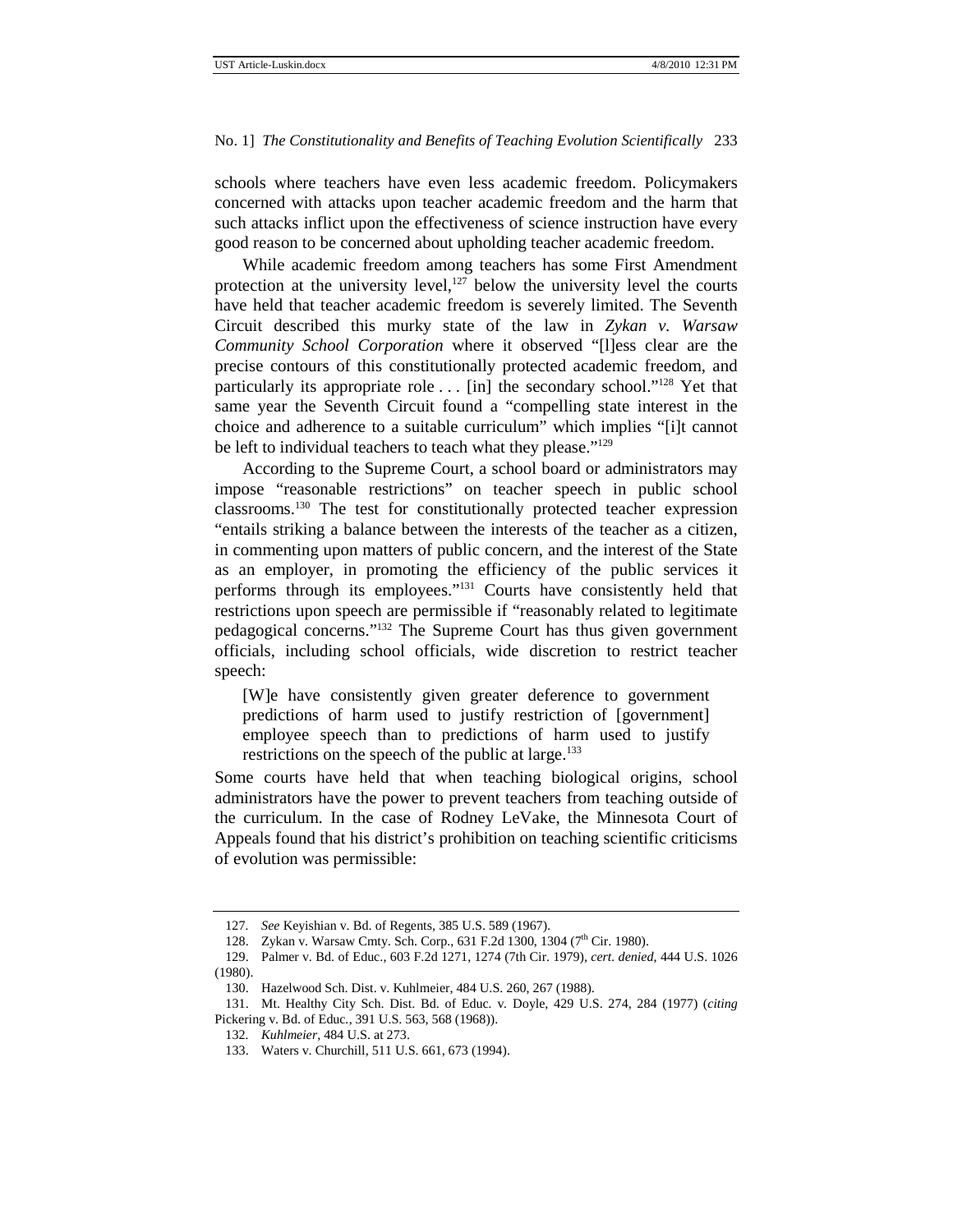The classroom is a "marketplace of ideas," and academic freedom should be safeguarded. But Levake, in his role as a public school teacher rather than as a private citizen, wanted to discuss the criticisms of evolution. LeVake's position paper established that he does not believe the theory of evolution is credible. Further, LeVake's proposed method of teaching evolution is in direct conflict with respondents' curriculum requirements . . . . Based on LeVake's belief that evolution is not a viable theory, respondents' concern about his inability to teach the prescribed curriculum was well-founded.<sup>134</sup>

It should be noted that *LeVake* is sometimes mis-cited as holding that it is unconstitutional to teach scientific criticisms of evolution in public schools.<sup>135</sup> This case stands for no such proposition. At base, *LeVake* is an employment law case about the freedom of speech retained by a government employee when acting in the course of his employment. The Minnesota Court of Appeals did not attempt to make any determinations about the constitutionality of scientifically critiquing evolution in public schools. It simply balanced LeVake's academic freedom rights to offer material outside the curriculum against the interests of the school district to wield tight control over the curriculum.

Case law suggests that under most circumstances, teachers below the university level do not have the academic freedom to go against reasonable district policies. Because academic freedom is limited below the university level, teachers would find it difficult to overcome reasonable restrictions from a district which prevents discussing scientific critique of evolution. Given the state of the law, it is completely legitimate—and constitutional for a state legislature or local district to seek to protect, via statute or other policy, the academic freedom rights of teachers and professors to teach about the scientific evidence for and against controversial scientific theories, including evolution.

Academic freedom legislation specifically protects a right to teach "scientific critiques of prevailing scientific theories" that was identified by the Supreme Court in *Edwards*. <sup>136</sup> As previously noted, groups with widely divergent views on the Establishment Clause issued a "Joint Statement of Current Law" in 1995 that made clear under current law, "any genuinely scientific evidence for or against any explanation of life may be taught."<sup>137</sup> Organizations endorsing this statement included the American Civil

<sup>134</sup>*. LeVake*, 625 N.W.2d at 508–09 (Minn. Ct. App. 2001) (internal citations omitted).

 <sup>135.</sup> This has been the author's experience when assisting teachers who faced opposition from administrators that sought to shut down the presentation of scientific criticisms of evolution in the classroom.

<sup>136</sup>*. Edwards*, 482 U.S. at 592 (declaring creationism unconstitutional because it advocates the "religious belief that a supernatural creator was responsible for the creation of humankind").

 <sup>137.</sup> Religion in the Public Schools: A Joint Statement of Current Law, *supra* note 114.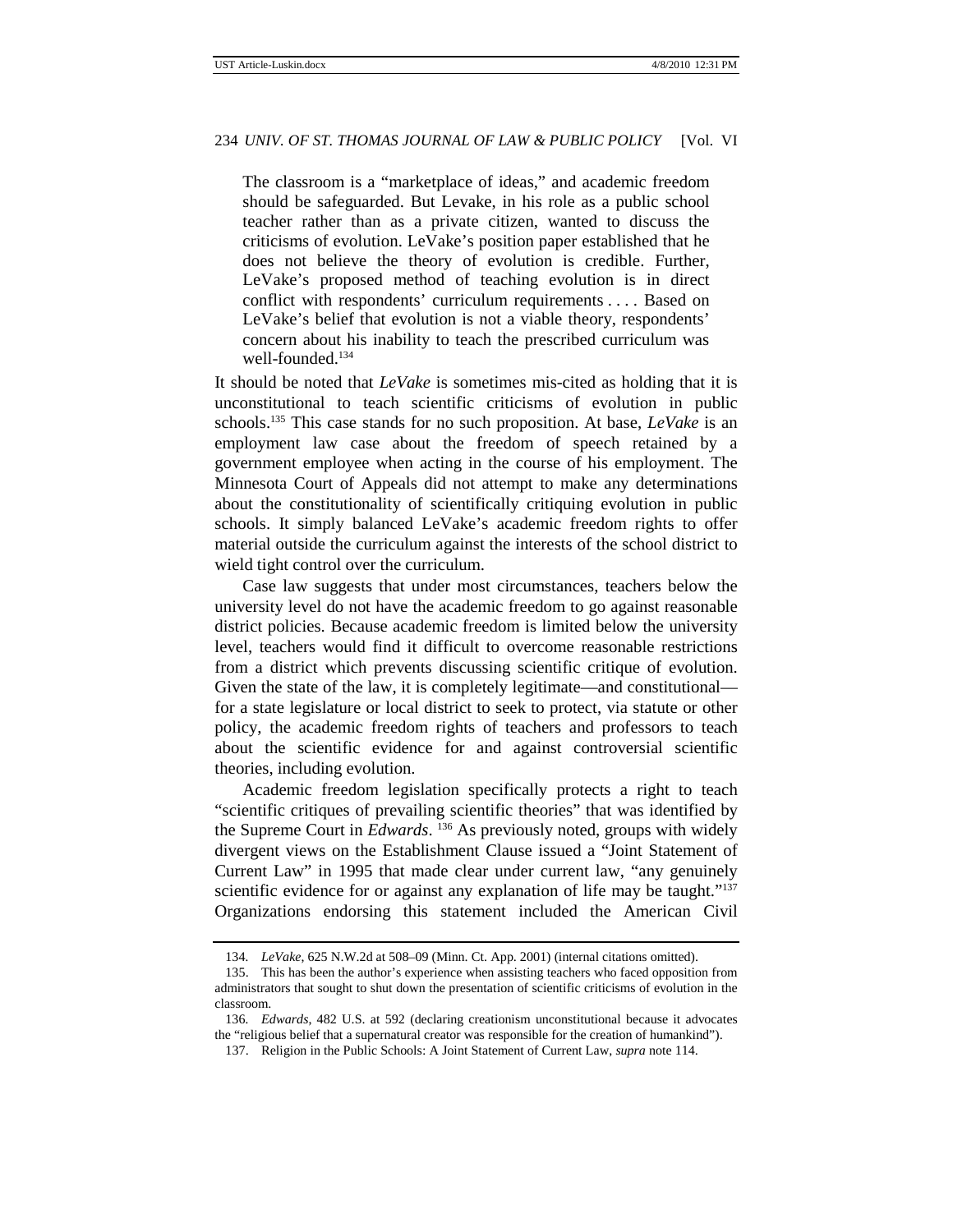#### No. 1] *The Constitutionality and Benefits of Teaching Evolution Scientifically* 235

Liberties Union (ACLU) and Americans United for Separation of Church and State. Indeed, after an academic freedom bill passed into law in Louisiana in 2008, ACLU Executive Director Marjorie Esman reportedly acknowledged that "if the Act is utilized as written, it should be fine; though she is not sure it will be handled that way." <sup>138</sup> Likewise, a similar policy adopted in a public school parish in northern Louisiana in 2006, drew an admission from an attorney working with the ACLU that, "[o]n its face," the policy "is not objectionable."<sup>139</sup>

## *2. Academic Freedom Policies Have a Secular Effect of Improving Science Education*

Most academic freedom bills have not singled out evolution for special treatment; even if one did, it would not be unconstitutional. Thus, the Louisiana Science Education Act states that public schools should "create and foster an environment within public elementary and secondary schools that promotes critical thinking skills, logical analysis, and open and objective discussion of scientific theories being studied including, but not limited to, evolution, the origins of life, global warming, and human cloning."<sup>140</sup> Similarly, an academic freedom policy passed by Ouachita Parish, Louisiana states:

[T]he teaching of some scientific subjects, such as biological evolution, the chemical origins of life, global warming, and human cloning, can cause controversy . . . . [T]eachers shall be permitted to help students understand, analyze, critique, and review in an objective manner the scientific strengths and weaknesses of existing scientific theories pertinent to the course being taught.<sup>141</sup>

Thus, adopted academic freedom policies cover multiple scientific subjects and are not limited to protecting academic freedom solely within the context of teaching biological origins.

Academic freedom legislation seeks to ensure that public school educators have the right to present constitutionally permissible scientific information on the topic. As noted, it is perfectly legal for a teacher to present students with scientific critiques of prevailing scientific theories, including evolutionary theory. The effect of this legislation is to protect teacher academic freedom, thereby giving teachers confidence and

 <sup>138.</sup> WWLTV.com, ACLU Plans To Keep Eye On Science Bill (June 24, 2008), http://www.wwltv.com/local /stories/wwl062408tpscienceact.37767059.html.

 <sup>139.</sup> Barbara Leader, *School Board Commended for Science Education*, NEWS STAR, December 1, 2006 at 1B (on file with author).

 <sup>140.</sup> La. Rev. Stat. Ann. § 17:285.1(B)(1) (2008).

 <sup>141.</sup> BD. OF EDUC. OF OUACHITA PARISH, OUCHITA PARISH SCIENCE CURRICULUM POLICY (La. 2006), *available at* http://www.opsb.net/downloads/forms/Ouachita\_Parish\_ Science\_Curriculum\_Policy.pdf.